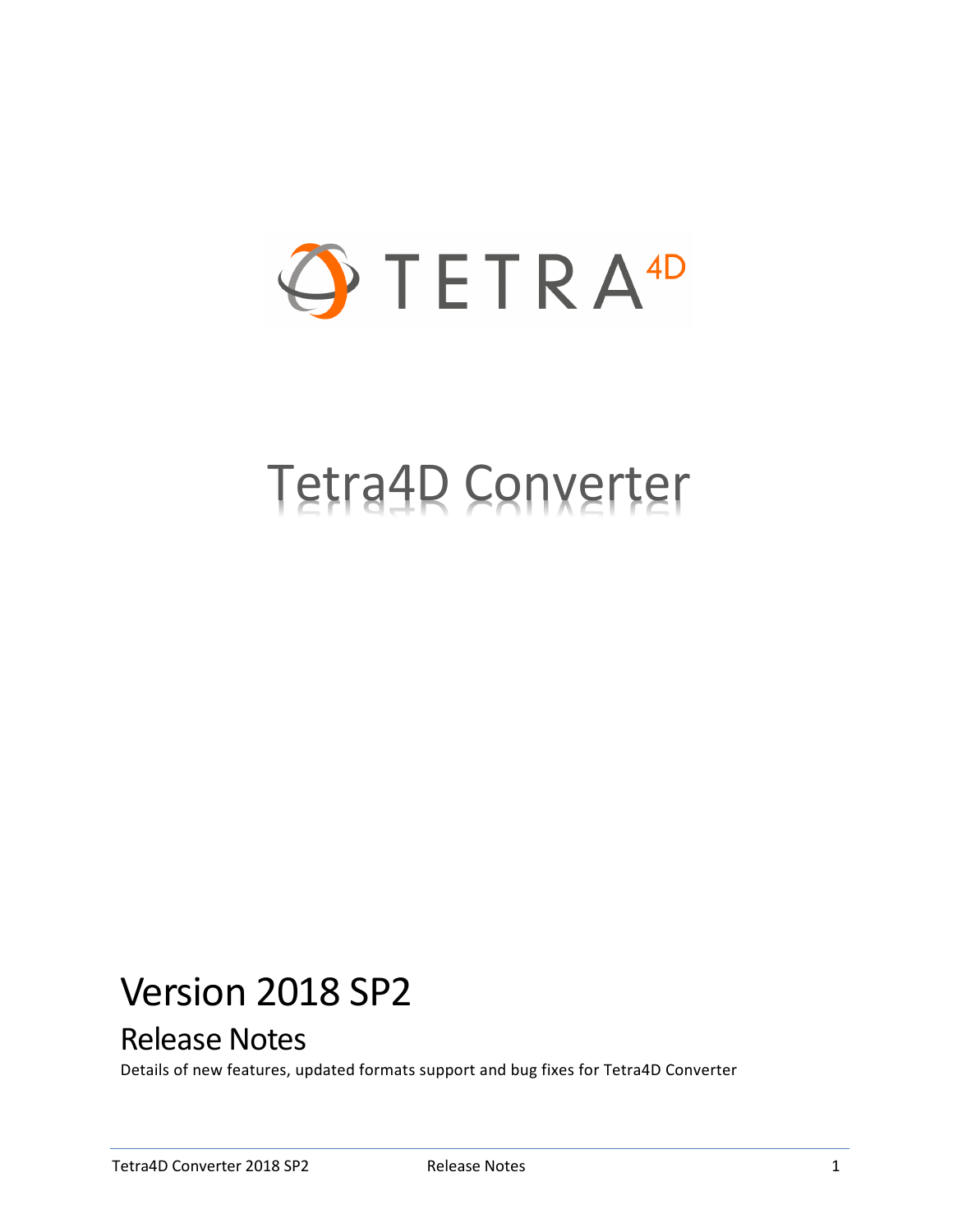## **Table of Contents**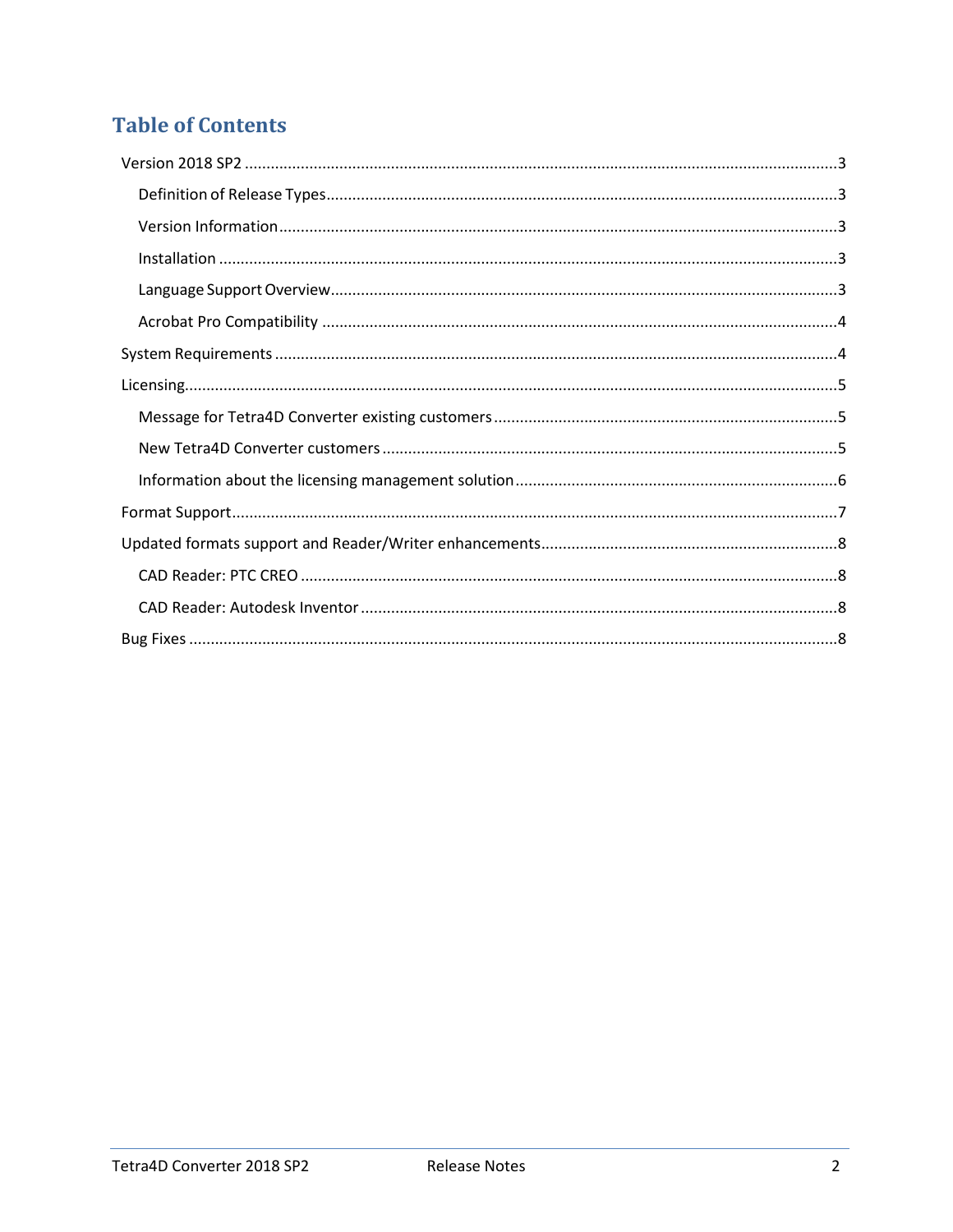## <span id="page-2-0"></span>**Version 2018 SP2**

### <span id="page-2-1"></span>**Definition of Release Types**

We define each release type as follows:

- **Major release**: A major release associated with an incremented release number (e.g. 2018) and an approximate 12 months' product cycle.
- **Minor release**: An update betweenmajorreleasesthat may include support for new file formats, new versions of currently supported formats, and bug fixes. These updates are Service Packs (SP), and are defined with an additional incremented number put aside the major release information (e.g. 2018.1 for the first Service pack of release 2018)
- **Out of cycle patch**: An unscheduled update. These contain few functional updates with the intention to limit impact.

#### <span id="page-2-2"></span>**Version Information**

| <b>Item</b>       | <b>Version Number</b> |
|-------------------|-----------------------|
| Tetra4D Converter | 2018.2.x              |

Notice that the third number is used to differentiate builds of the software, and may not be continuous.

#### <span id="page-2-3"></span>**Installation**

This version can be installed over any prior installation of Tetra4D Converter. For more installation information, please refer to the [Tetra4D Converter Installation Guide](http://www.tetra4d.com/documentation/) or visit our [Learning](http://tetra4d.com/learning/) page.

#### <span id="page-2-4"></span>**Language Support Overview**

Tetra4D Converter provides support for multiple languages as noted in the table below. However, the language used is controlled by the local Adobe Acrobat® installation. If there is a Tetra4D Converter language option that matches the Acrobat installation, then that language is used; if not, Tetra4D Converter defaults to English.

Tier 1 and Tier 2 are as defined by Adobe Systems.

| <b>Tier</b> | <b>Tetra4D Converter Supported Languages</b>                       |  |
|-------------|--------------------------------------------------------------------|--|
| Tier 1      | English, French, German, Japanese                                  |  |
| Tier 2      | Brazilian Portuguese, Italian, Korean, Spanish, Simplified Chinese |  |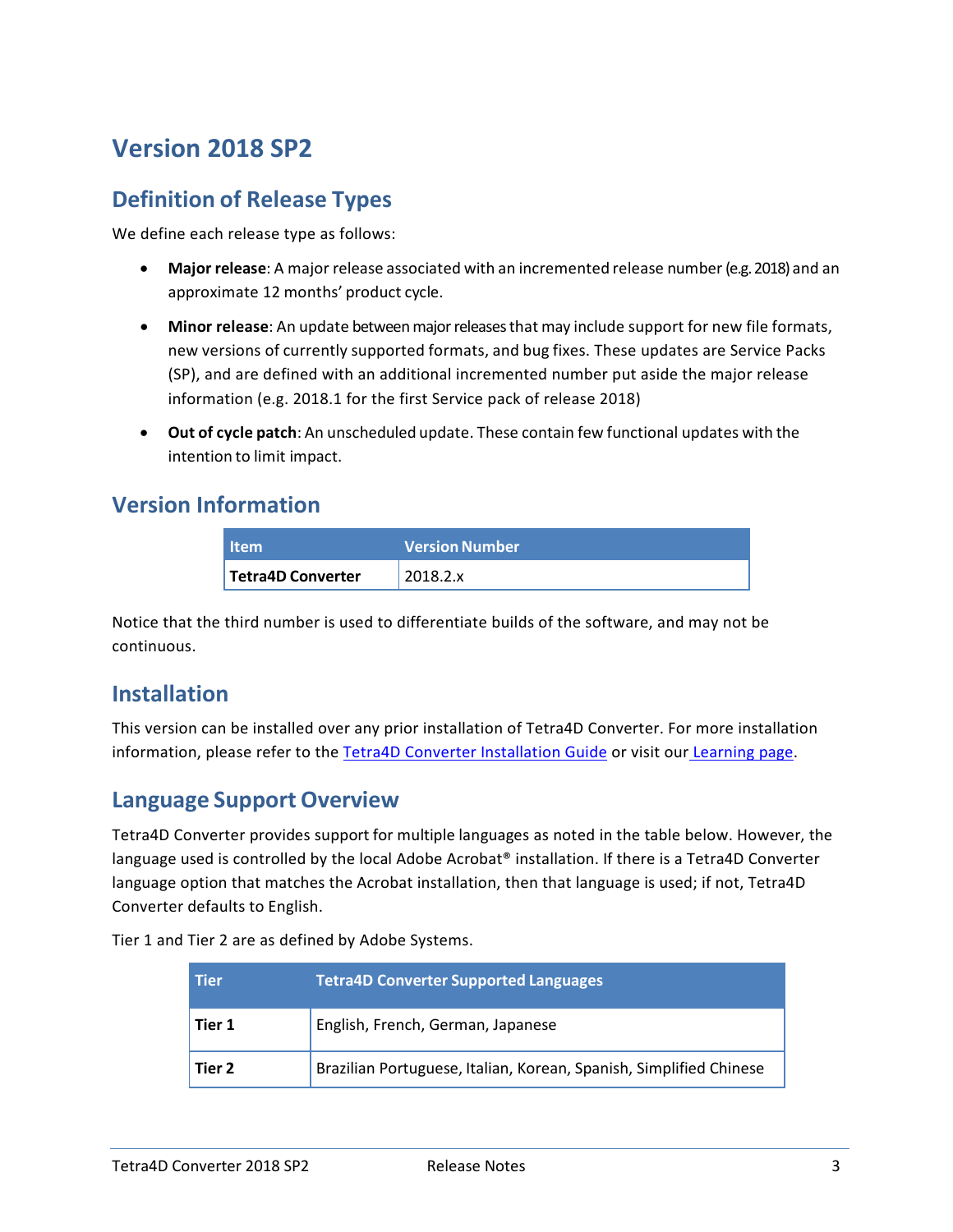## <span id="page-3-0"></span>**Acrobat Pro Compatibility**

The Tetra4D Converter is a plug-in for Adobe Acrobat Pro. The following table provides information about tested version compatibility. Note that older versions of Tetra4D Converter may work with newer Acrobat Pro releases, even if compatibility is not explicitly mentioned here.

| Tetra4D<br><b>Converter</b> | <b>Compatible Acrobat Pro XI / DC / 2017 Versions</b>                                                                                                                                                            |
|-----------------------------|------------------------------------------------------------------------------------------------------------------------------------------------------------------------------------------------------------------|
| 2018.2                      | Acrobat Pro 2017: 2017.000.0000 - to 2017.011.30099 (Classic track)<br>Acrobat Pro DC: 2015.000.00000 - to 2015.006.30448 (Classic track)<br>- to 2018.011.20058 (Continuous track)<br>Acrobat 11.0.0 to 11.0.23 |

#### **Important note:**

**In accordance to the** [Adobe Acrobat XI and Adobe Reader XI End of Support](https://theblog.adobe.com/adobe-acrobat-xi-and-adobe-reader-xi-end-of-support/)**, the Tetra4D Converter V2018 release is the last version that supports Adobe Acrobat XI PRO.**

The ADOBE Products and technical support periods can be found [here.](https://helpx.adobe.com/support/programs/eol-matrix.html)

## <span id="page-3-1"></span>**System Requirements**

Please refer to the [Tetra4D Converter Installation Guide](http://www.tetra4d.com/documentation/) to access to the system requirements.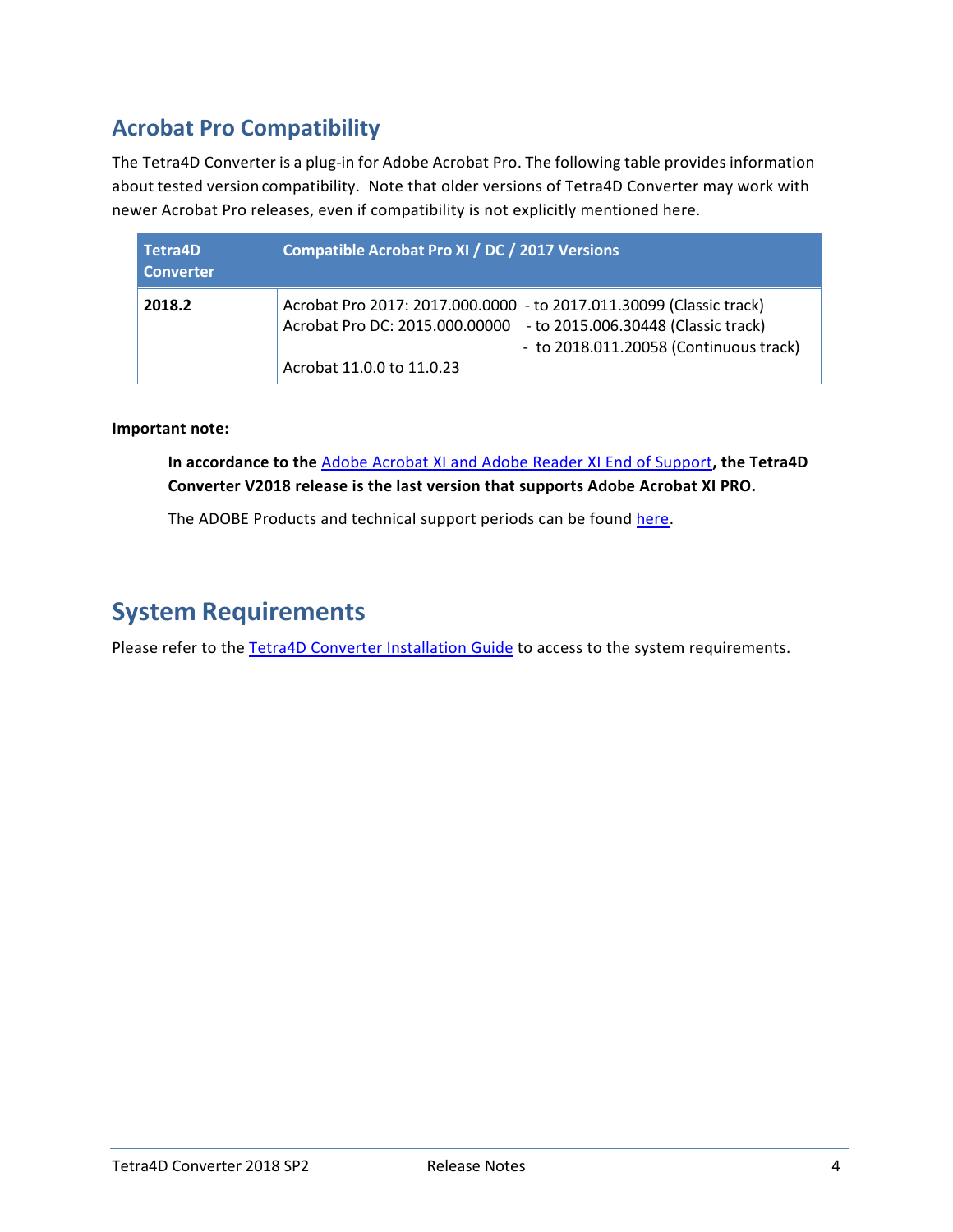## <span id="page-4-0"></span>**Licensing**

## <span id="page-4-1"></span>**Message for Tetra4D Converter existing customers**

**Tetra4D Converter 2018.2** is a minor release, and doesn't require a new license if you already installed and licensed **Tetra4D Converter 2018**.

If you didn't already install and license **Tetra4D Converter 2018**, you will need to change your license and activate the seats when **Tetra4D Converter 2018 SP2** is installed.

Notice that if you are under regular maintenance, you should automatically receive information to retrieve your serial number for **Tetra4D Converter 2018,** in an email from tetra4d.com.

Please carefully read the [Tetra4D Converter Installation Guide](http://www.tetra4d.com/documentation/) for explanations on how to activate your licenses.

#### <span id="page-4-2"></span>**New Tetra4D Converter customers**

You should have automatically received information to retrieve your serial number for **Tetra4D Converter 2018,** in an email from tetra4d.com.

Please carefully read the [Tetra4D Converter Installation Guide](http://www.tetra4d.com/documentation/) for explanations on how to activate your licenses.

Note that the Tetra4D Converter will run in trial mode for 28 days after installation, providing you with an opportunity to use the product temporarily without a serial number.

You will have full functionality of the software during the trial period. If you experience any problem during the installation and activation process, please contact support by visiting our [Learning page.](http://tetra4d.com/learning/)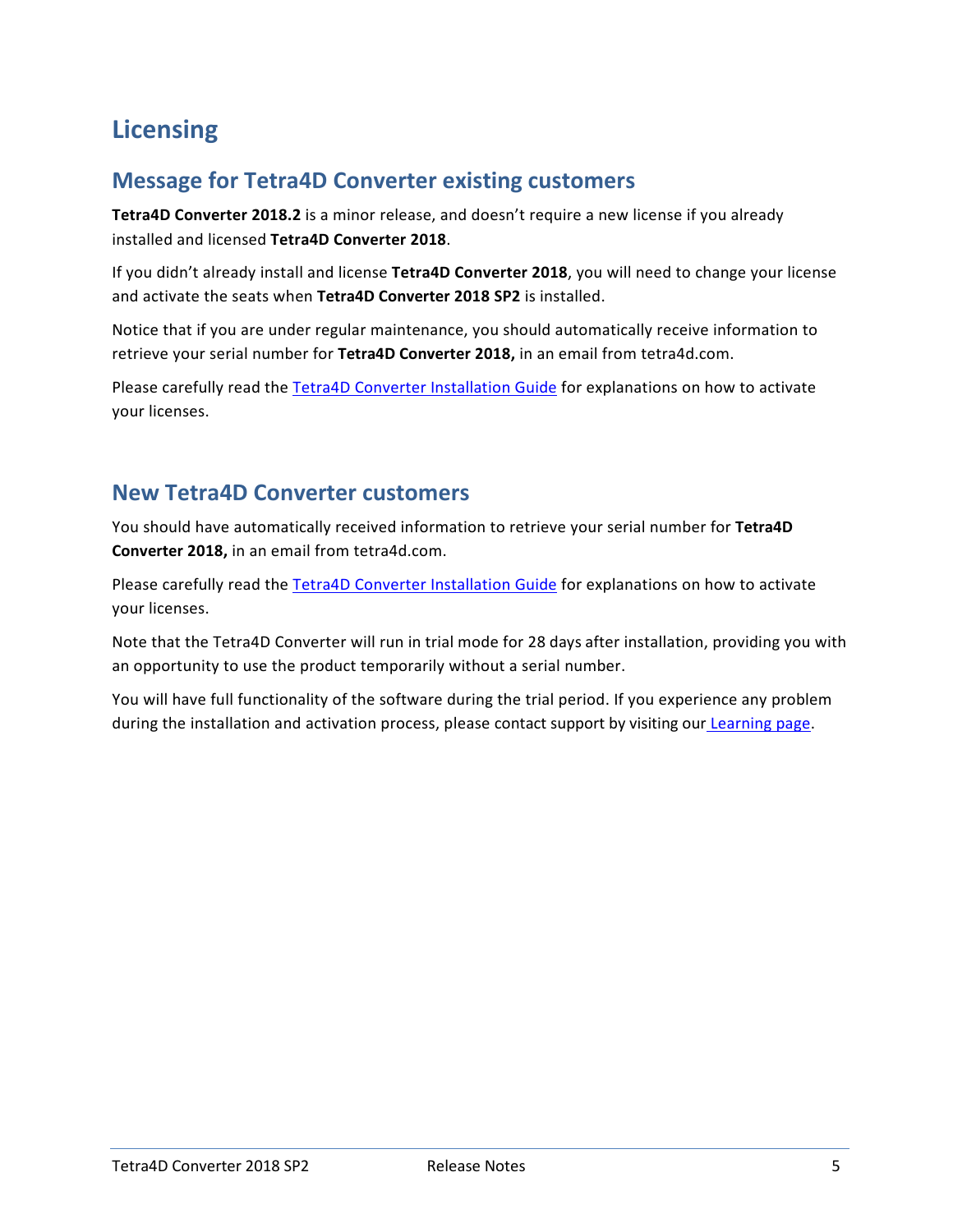## <span id="page-5-0"></span>**Information about the licensing management solution**

The licensing management solution for **Tetra4D Converter** offers flexibility and autonomy for customers to manage their licenses:

- Licensing the Tetra4D Converter can be done directly by customers, without requiring customers to contact Tetra4D support.
- Online and offline activations are supported
	- $\circ$  Online activation requires a few actions and is fully performed within the product (no support request, no email communication)
	- $\circ$  In case of offline activation, information to activate the seat has to be communicated via submitting a support ticket.
- Activation / deactivation is enabled to make it possible to transfer a license from a computer to another one
	- $\circ$  Case where a computer is not anymore used and the license has to be transferred to another one
	- o The transfer can be performed directly by the customer

#### Remark:

- o The transfer of a license has to be occasional, and is allowed in case of:
	- o Computer crash
	- o Computer change

The Tetra4D support team is available to answer to any question and to help whenever needed. To receive assistance from the support team, please contact support by visiting our [Learning page.](http://tetra4d.com/learning/)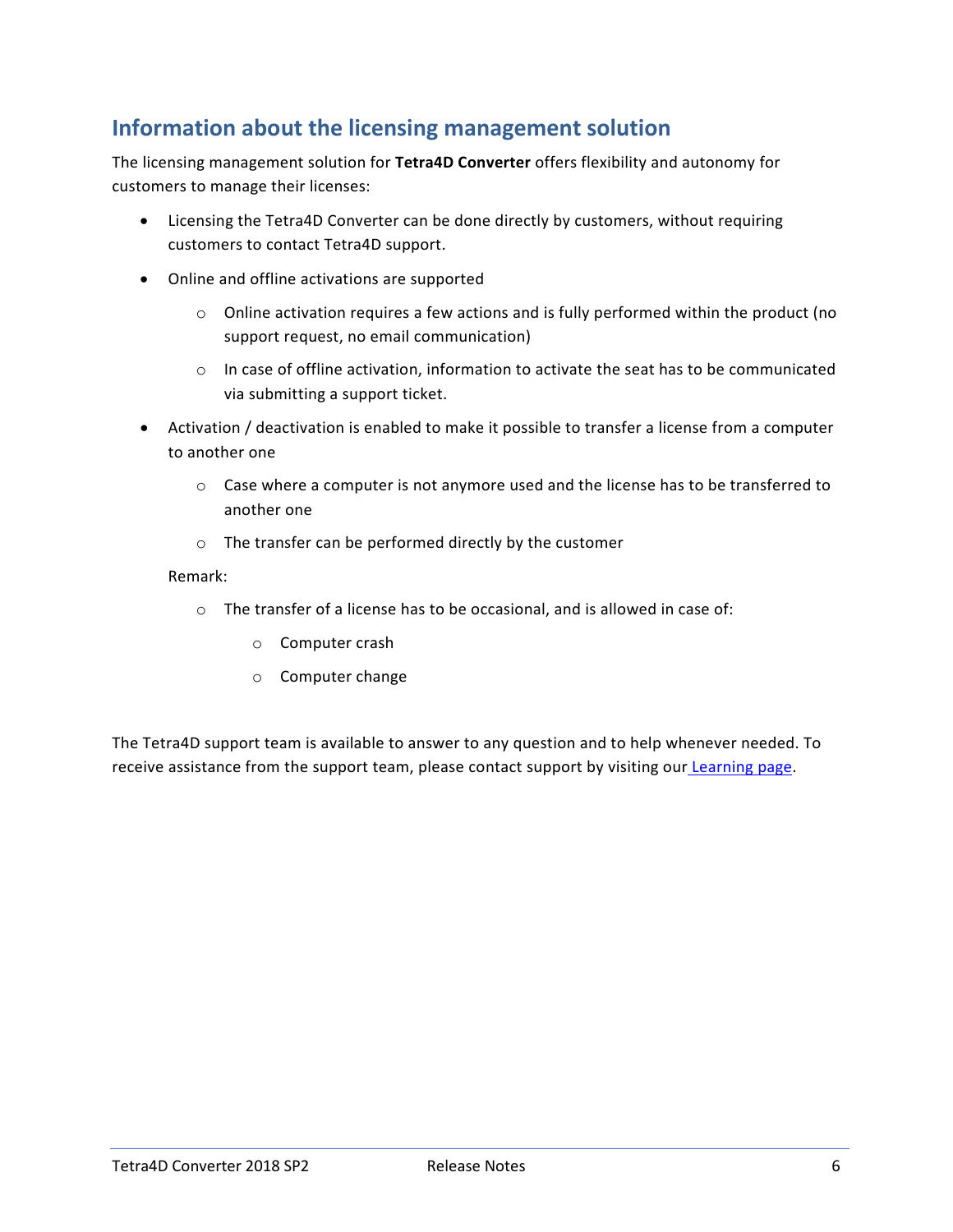## <span id="page-6-0"></span>**Format Support**

This release supports reading the following 3D file formats:

| <b>Format</b>                               | <b>Version</b>                            | <b>Extensions</b>                                 |
|---------------------------------------------|-------------------------------------------|---------------------------------------------------|
| <b>ACIS (SAT)</b>                           | Up to v28.0                               | SAT, SAB                                          |
| <b>Autodesk AutoCAD (3D only)</b>           | Up to v2018                               | DWG, DXF                                          |
| <b>Autodesk Inventor</b>                    | <b>Up to 2019</b>                         | IPT, IAM                                          |
| <b>CATIA V4</b>                             | Up to 4.2.5                               | MODEL, SESSION, DLV, EXP                          |
| <b>CATIA V5</b>                             | R4 to V5-6R2018                           | CATDrawing, CATPart,<br>CATProduct, CATShape, CGR |
| <b>CATIA V6</b>                             | 2011 to 2013                              | 3DXML                                             |
| I-deas                                      | Up to 13.x (NX 5), NX I-deas 6            | MF1, ARC, UNV, PKG                                |
| <b>IGES</b>                                 | 5.1, 5.2, 5.3                             | IGS, IGES                                         |
| <b>Industry Foundation Classes</b><br>(IFC) | IFC2x Editions 2, 3 and 4                 | IFC, IFCZIP                                       |
| JT                                          | Up to version 10.0                        | JT                                                |
| Parasolid (X_T)                             | Up to v30.1                               | X_B, X_T, XMT, XMT_TXT                            |
| <b>PRC</b>                                  | <b>All Versions</b>                       | <b>PRC</b>                                        |
| <b>PTC Creo</b>                             | Elements/Pro 5.0<br><b>Parametric 5.0</b> | ASM, NEU, PRT, XAS, XPR                           |
| <b>PTC Pro/Engineer</b>                     | Up to Wildfire 5                          | ASM, NEU, PRT, XAS, XPR                           |
| Rhino                                       | 4, 5, 6                                   | 3DM                                               |
| <b>Siemens PLM Software NX</b>              | Unigraphics V11.0 to NX 12                | <b>PRT</b>                                        |
| <b>Solid Edge</b>                           | $V19 - 20$ , ST $-$ ST10                  | ASM, PAR, PWD, PSM                                |
| <b>SolidWorks</b>                           | Up to 2018                                | SLDASM, SLDPRT                                    |
| <b>STEP</b>                                 | AP 203 E1/E2, AP 214, AP 242              | STP, STEP, STP.Z                                  |
| <b>Stereo Lithography (STL)</b>             | <b>All Versions</b>                       | <b>STL</b>                                        |
| Universal 3D (U3D)                          | ECMA-363 ( $1st$ to $3rd$ editions)       | U3D                                               |
| <b>VDA-FS</b>                               | Version 1.0 and 2.0                       | <b>VDA</b>                                        |
| <b>VRML</b>                                 | V1.0 and V2.0                             | WRL, VRML                                         |